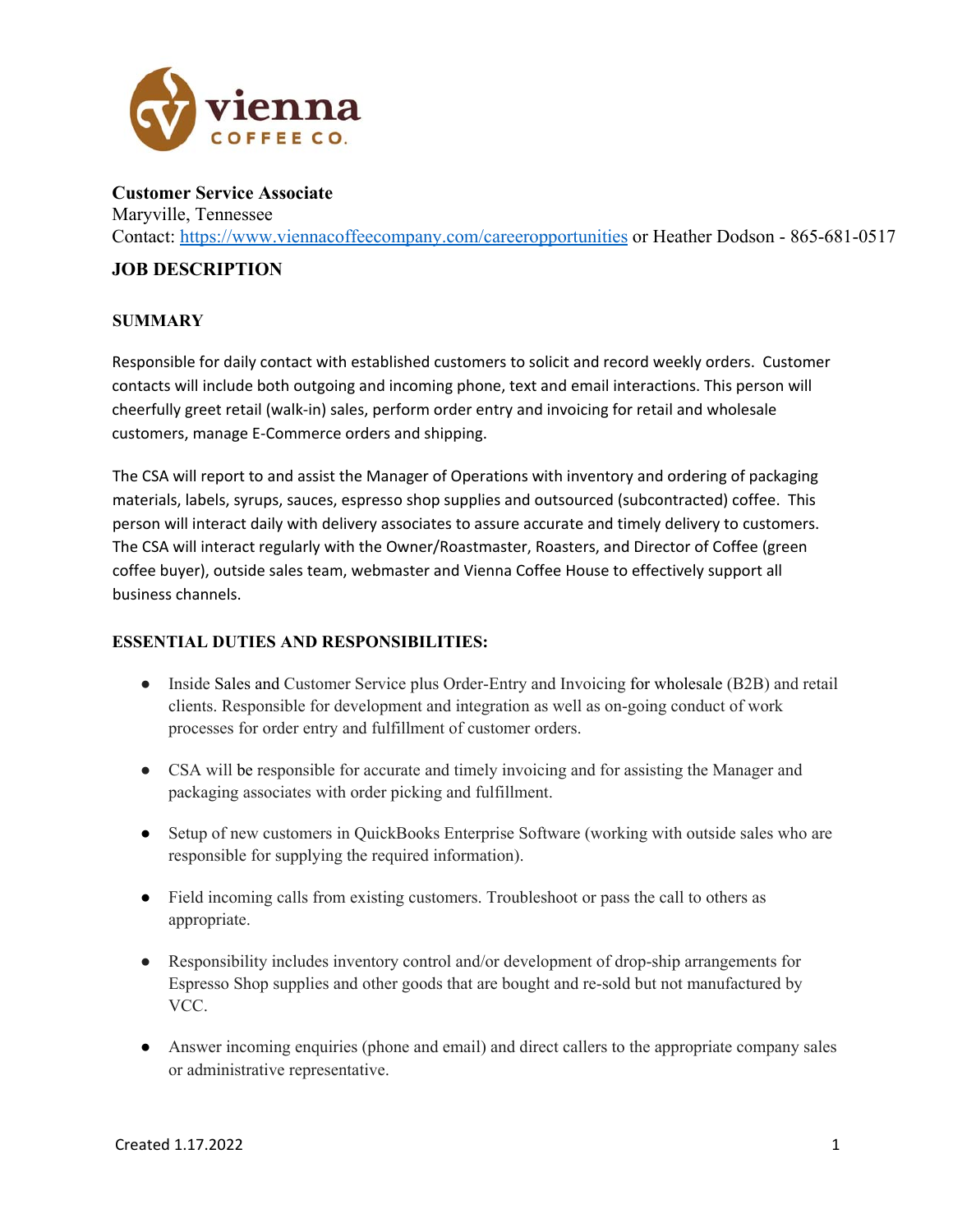

- Outgoing Customer contacts with established customers (no cold calling).
- Fill in for fulfillment when needed.
- Identification and implementation of improvements to routine operation.
- Participate in weekly meetings with sales and general management to coordinate activities.
- Must represent VCC with passion and enthusiasm while conducting business with the highest ethical standards.

**Education - Skills Required:** The CSA must have a minimum High School or GED degree. Problem solving skills will be called for. The successful associate will be a coffee-lover themselves and will be able to enthusiastically describe our products to coffee experts and newcomers alike.

They must possess strong computer and Internet skills and proficient in Excel, Outlook and Word. QuickBooks Desktop Enterprise 2020, Squarespace Desktop a plus.

They must be a team player and an out-going "people person" able to work effectively with both delightful and difficult customers.

**Accountabilities:** CSA will report directly to the Roastery Operations Manager. This associate shall be expected to make a consistently good impression on clients and vendors. Measures of success will include the CSA's ability to consistently meet Customer's expectations and identify needed operational changes to maintain this performance as we grow. Associate and company agree that they have an "Employment at Will" relationship whereby the employment relationship may be terminated by either party.

**Compensation:** This Associate will be compensated as a full-time hourly employee, eligible for overtime pay and expected to work a nominal, 5 day, 40 hour week, consistent with the level of effort required to accomplish the assigned work. This associate will be eligible for paid Holidays, Paid Time Off (PTO), and voluntary participation in the Vienna Coffee retirement (401k) plan.

Hourly Rate: TBD

#### **Company Description**

VCH, LLC dba Vienna Coffee House and its affiliate Vienna Coffee Company, LLC are independent, quality centric "Craft" coffee operations headquartered in Maryville, Tennessee. We small batch roast and distribute only Specialty Grade coffees, equipment and café supplies to Coffeehouse, restaurant and retail customers in Tennessee and the southeast. Vienna was named as Tennessee's entry in its list of "The Best Coffee Roasters in All 50 States" by **mental**\_floss in September, 2016.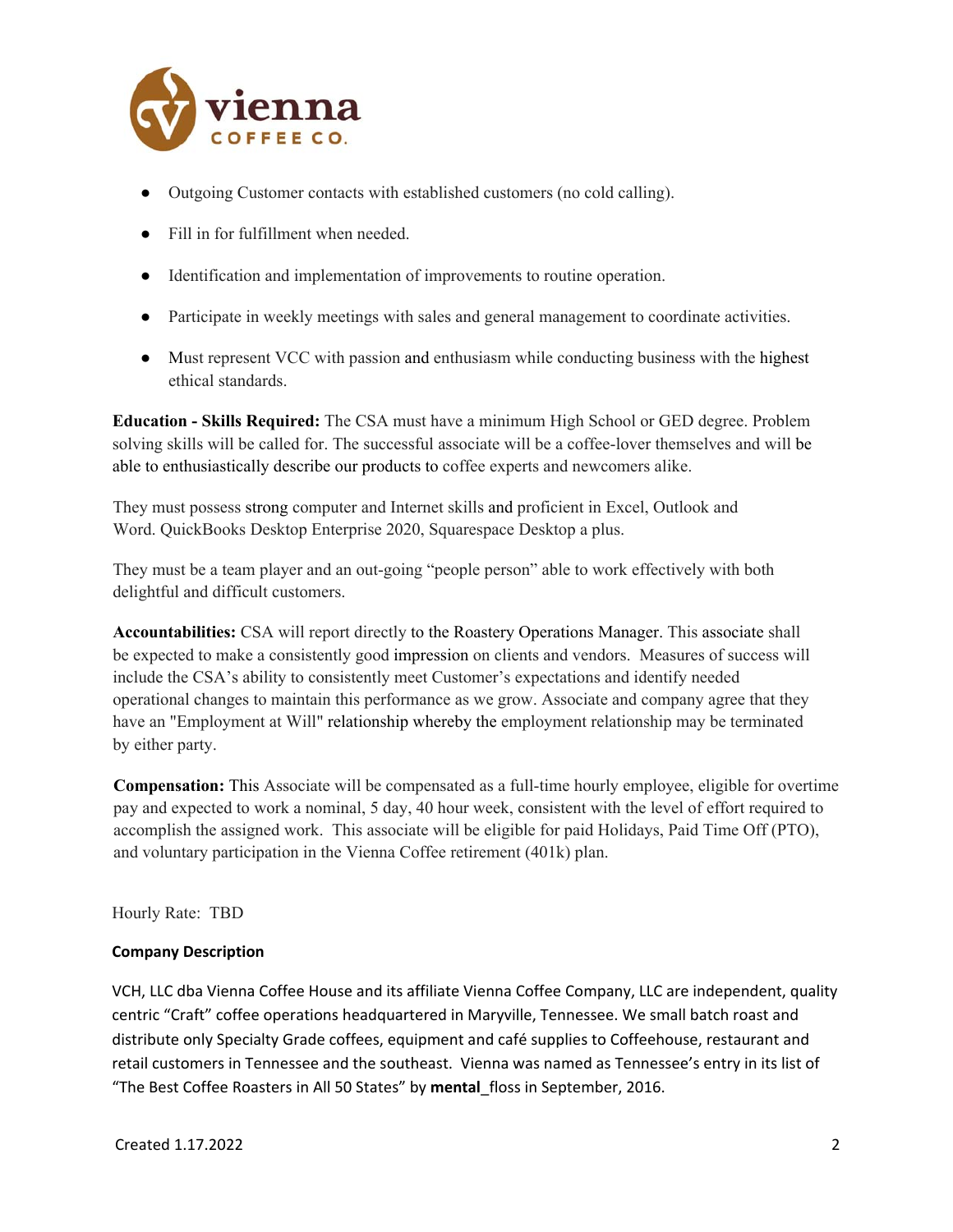# **Director of Coffee and Training**

Maryville, Tennessee



# **Job Description**

#### **SUMMARY:**

The Vienna Coffee Director of Coffee and Training will be responsible for sourcing excellent coffees and collaborating with the Roastmaster in new product development. This individual will be responsible for effectively communicating these coffees' unique attributes to both Wholesale and Retail customers. This person will be the principal training resource for both customer and in‐house espresso and coffee training.

#### **SUPERVISORY RESPONSIBILITIES:**

This position will initially have no direct reports. Eventual plans call for the Director to supervise up to 7 café level training associates and/or part time buyers.

### **ESSENTIAL DUTIES AND RESPONSIBILITIES:**

- Tracks coffee inventory and assures adequate supply to meet sales projections.
- Works closely with management and sales teams to control and communicate coffee cost/price data within profitable ranges.
- Maintains relationships with current producers and importers. Identifies and develops new origin/import opportunities for excellent coffee.
- Oversees all Certified coffee documentation and assures compliance with and regular renewal of the NOP organic certification, Fair Trade License agreement and other agencies requirements (Rainforest Alliance, Bird Friendly, Café Femenino, etc.)
- Provides origin information and coffee specific tasting notes to Marketing team. Assists in planning and dissemination of coffee quality literature and excitement.
- Plans and conducts public and client cuppings, throw-downs and competitions. Actively represents VCC in the SCAA, Barista Guild and local coffee assemblies.
- Develops and maintains training manual and all resources required to conduct (external) client and (internal) Vienna Coffee House Barista training. Regularly updates training resources and assures training facilities are well maintained and supplied.
- Schedules and conducts and/or oversees conduct of regular training for internal staff. Assists café management with testing and feedback into café salary matrix.

### **OTHER NECESSARY FUNCTIONS:**

- Ensures employee training is consistent with policy and procedural guides
- Works directly with Roastmaster, Production Manager, Sales Manager, Maintenance Supervisor and cross‐functionally with the Café Managers on projects to improve quality, streamline efficiencies and reduce operating expenses.
- Follows all policies, standards and safety requirements contained in the Employee Manual and as directed by management.
- Performs other duties as requested by management.